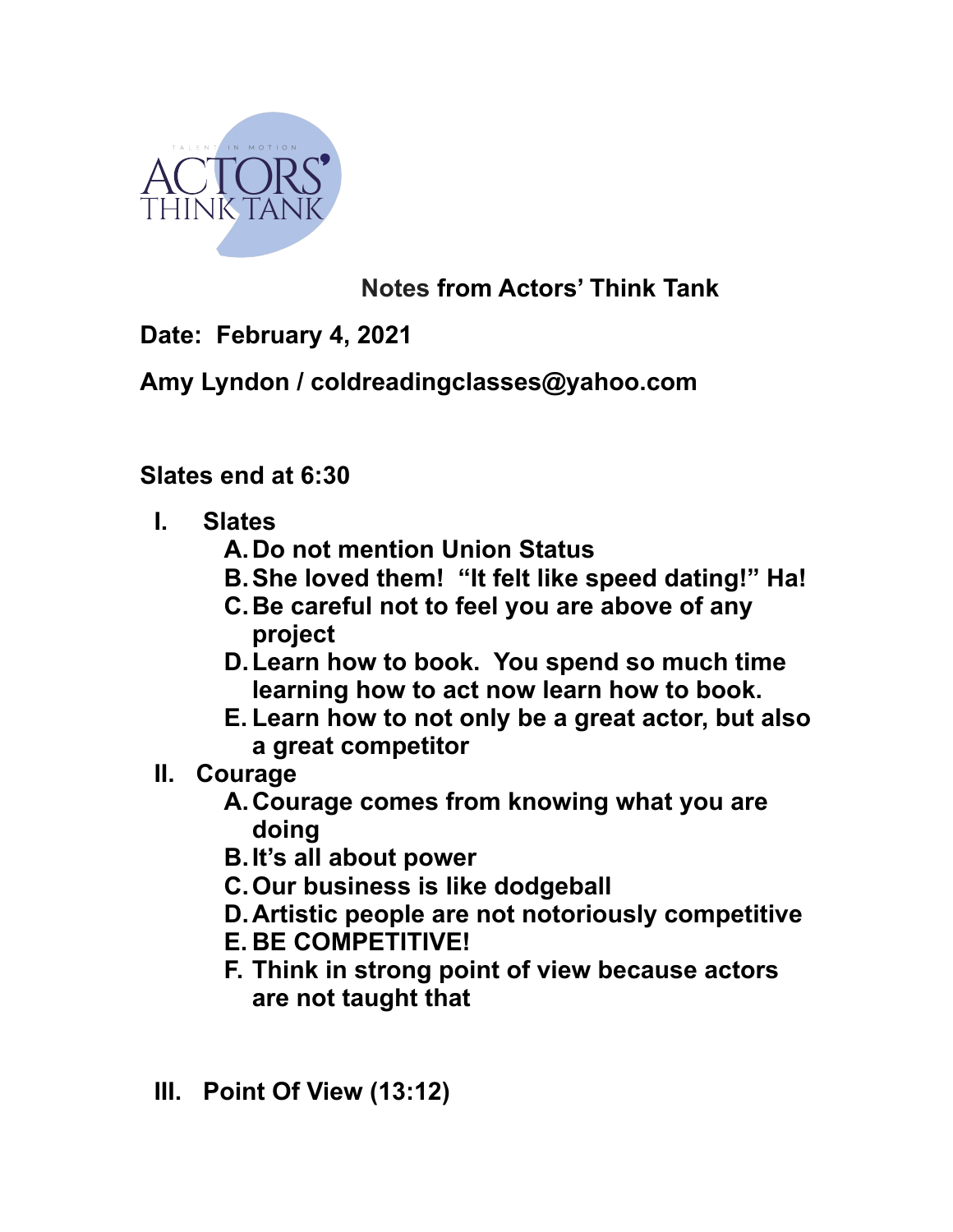- **A.Deep characters are created by having a strong point of view**
- **B.This will make you dynamic**
- **C.We fight because we only care about what the other person sounded like they were saying more than what they are saying**
- **IV. Career Shifts (15:43)** 
	- **A. She studied everywhere but none of it matters if you don't know how to book**
	- **B.She was trying to "Beat the Beast" of TV**
	- **C.It's all perspective of how the industry sees you….they cared more about two lines in a major show than they did about a beautiful long scene in an indy**
	- **D.Picking up corporate energy when you walk into an audition can make you nervous**
- **V. Management Role (19:12)** 
	- **A.She became when she wasn't booking as much**
	- **B.Then managing became all consuming so she stopped**
- **VI. Auditions** 
	- **A.I am a Russian Skating Coach for Actors**
	- **B.I turn out Olympic Actors**
	- **C.What creates a working actor?**
	- **D.How can I be the best I can be**
	- **E. Get out of your head and into your heart**
	- **F. Be an instrument for the writer**
	- **G.Do not be over trained and lose your emotion**
	- **H.Do not make it too difficult!!**
- **VII. Business Plan (23:10)** 
	- **A.Do not forget about having a plan**
	- **B.Everything needs to match you**
	- **C.You will not book if your reel, headshots, etc. do not match**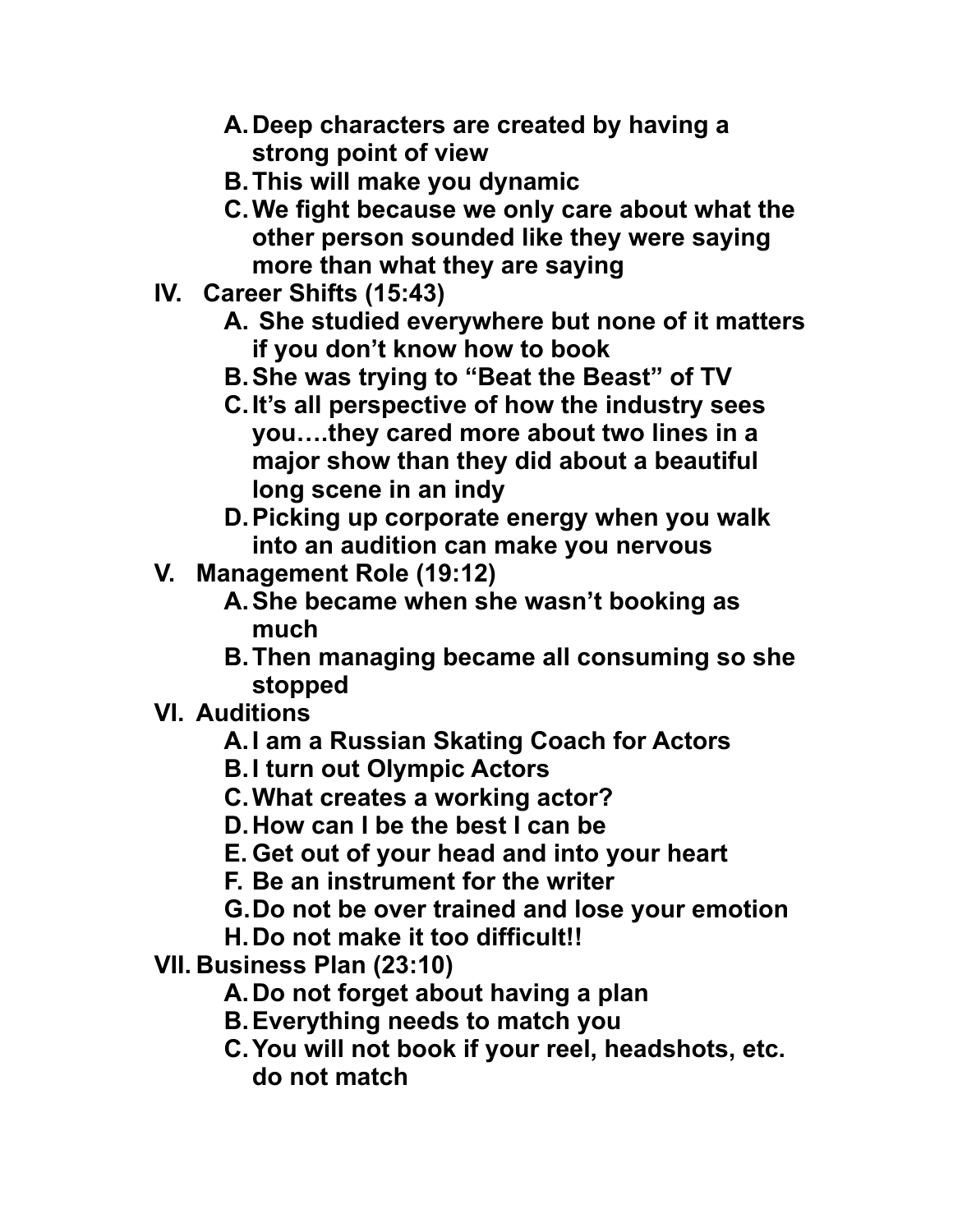- **D.Do not be too loyal and stay with an agent that is not working for you**
- **VIII.Information is Power (25:25)** 
	- **A.Just be careful where you get your information from**
	- **B.Just get better!**
	- **C.Keep moving forward**
	- **D.It's a process….what do I need to do to get to the next level? How can I make this happen?**
	- **E. See the progress!!!**
	- **F. Give yourself credit for the progress**
- **IX. Reel (31:44)** 
	- **A.Make sure it looks like television**
	- **B.Have high quality products**
	- **C.Speak the language of who you are dealing with (tv people understand tv language)**
	- **D.When creating your own reel shoot just a little bit more than you'll actually use**
	- **E. Create your own reels!**
	- **F. Use writing that exists and re-write it for your reel!!**
	- **G.Hire a camerman etc. if necessary**
	- **H.Create your team (film crew etc.)**
- **X. Your Career** 
	- **A.The more you are in control the more powerful you will feel**
	- **B.DP and sound or camera with great sound is most of what you need….and location**
	- **C.Control as much as you can….be your own producer**
	- **D.Use examples with your team so they know what your expectation is….tell them what tv show you are emulating. Tell your camera crew you just need them and a location.**
- **XI. Agents**

**A.Give your agent a FULL package to sell you!**